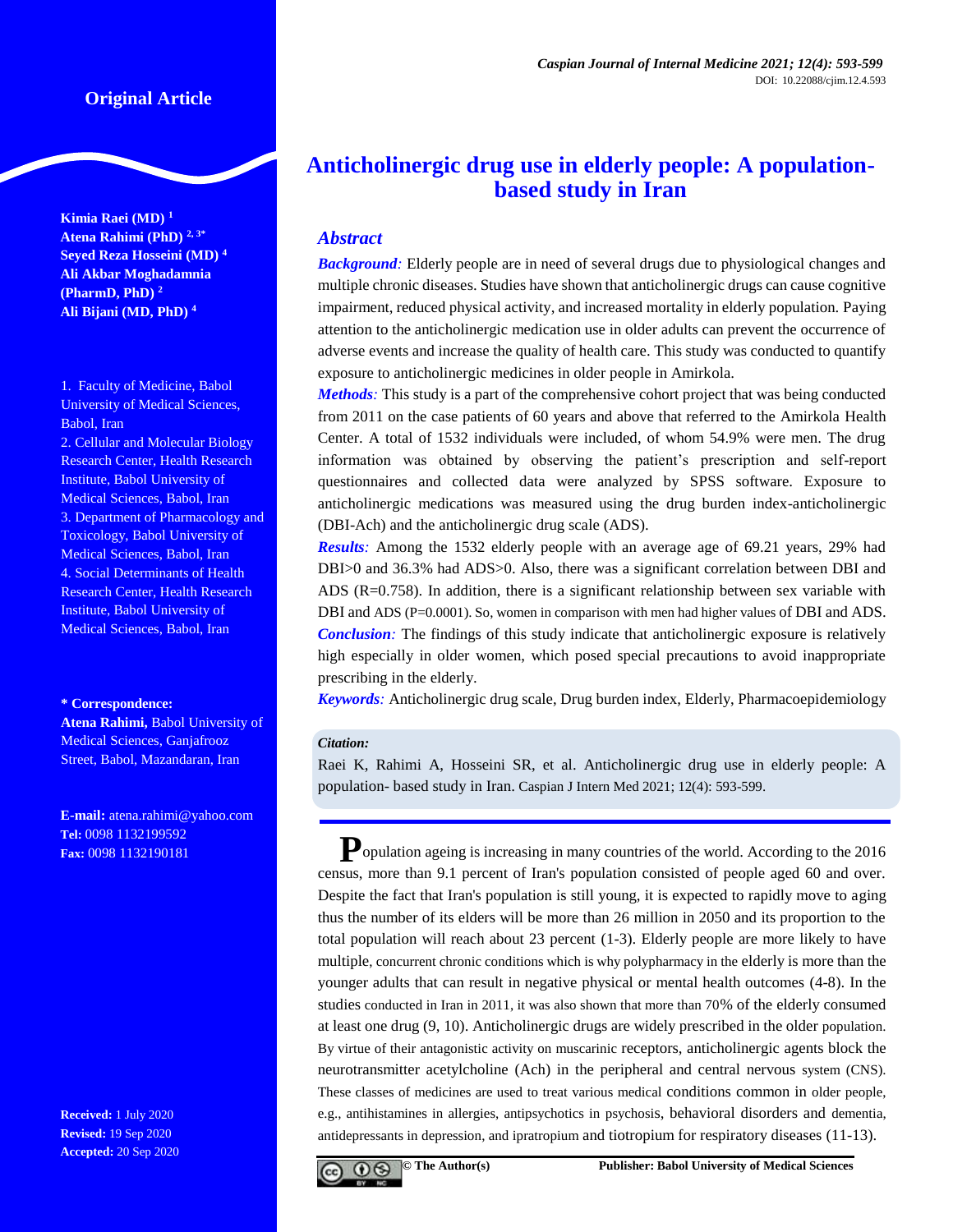The use of medicines with anticholinergic activity in older people is a concern due to multiple complications of these drugs such as impaired physical function, loss of balance, cognitive impairment, delirium, dizziness, hallucination, dry mouth, blurred vision, constipation, urinary retention, delirium, and tachycardia (14-19). Concurrent use of several medications with anticholinergic properties, certain agerelated changes in pharmacokinetics, permeability alteration in the blood-brain barrier (BBB), and changes in cholinergic neurons or receptor function make the aged population more vulnerable to adverse drug reactions (19-21).

There are several screening tools that have been developed to estimate anticholinergic burden in the elderly population. Hilmer et al. published the most appropriate tool, DBI, in 2007 (22) to determine the overall exposure to anticholinergic and sedative drugs and assess the possible impact of this index on physical activity and cognitive function in older adults. The DBI implements the principles of pharmacologic dose– response effect and the daily dose of anticholinergic medications is considered in the model (23, 24). The daily dose of an anticholinergic and/or sedative medicine is taken by the individual and their minimum effective doses are used in the calculation of DBI. More recent evidence has demonstrated an association between higher DBI and a range of adverse effects such as reduced physical function, falls, infirmity, difficulties in activities of daily living (ADL) and other adverse health outcomes (25-28).

The ADS, a pharmacological risk assessment tool was published by Carnahan et al. to estimate anticholinergic drug burden. In this scale, drugs are classified into four levels based on pharmacological properties and anticholinergic activity: drugs are known to have no anticholinergic effects (ADS=0); drug with potential anticholinergic properties (ADS=1); drugs with anticholinergic side effects at high doses (ADS=2); and drugs with significant anticholinergic properties (ADS=3) (29). ADS total score was calculated by the sum of the ADS score for each individual drugs. For example, a total ADS score for a patient is taking aspirin (level 0), imipramine (level 3), furosemide (1), is 4. More recent evidence reveals that higher ADS scores are associated with adverse effects of anticholinergic medicines (12, 30-32). Since the elderly population in Iran, similar to global trends, is increasing, more aged people may be exposed to medications with anticholinergic effects. Recent evidence has revealed a correlation between close relationship between a higher DBI-Ach and ADS scores and exacerbation of physical and

cognitive impairment in older adults. Therefore, the study of the use of anticholinergic drugs in the elderly population can help prevent these complications and improve the health status of this population. Our knowledge of the anticholinergic drugs burden in Iran is largely based on very limited data. The aim of this study was therefore to estimate the total exposure to anticholinergic medications in people aged above 60 years, enrolled in the Amirkola Health and Ageing Project (AHAP).

#### **Methods**

**Study population:** This research came from the first phase of original cohort study of AHAP, that was conducted in Amirkola, northern Iran, from 2011 to 2012 and has been described in detail by Hosseini et al. (33). All individuals above 60 years of age who received at least one medicine were included in the study (n=1616). Data were collected based on a questionnaire containing demographic information (sex, age, education, and work status), medical conditions and medication exposure (name and number of medications used, duration of use) information for all AHAP participants through self-report as well as observing the prescription and non-prescription medicines. A total of 84 participants were excluded from analysis due to incomplete or missing data in one or more variables (daily dose, medication strength, number of diseases, age, and unknown gender).

**Calculating anticholinergic exposure:** In this study, anticholinergic exposure was calculated using the DBI-Ach and the ADS. The DBI for each drug with anticholinergic properties was computed in accordance with the following formula, where D is the daily dose of an anticholinergic medication that was taken by the individual and  $\delta$  is the minimum effective daily dose (approved by the Food and Drug Administration) (22).

## $DBI_{ACh} = \sum D/(D+\delta)$

Both prescription and over-the-counter (OTC) medicines were included in the analysis. The minimum effective daily dose for each drug was determined by the British National Formulary (BNF) 2017. Finally, individuals were classified into three to three different levels of drug burden index ranges: DBI=0 (no exposure), DBI<1 (low exposure), and DBI $\geq$ 1 (high exposure) (26). Anticholinergic drug exposure was assessed using the ADS as well. So, medications with anticholinergic effects were extracted and rated using the ADS and an individual's ADS total score was calculated as the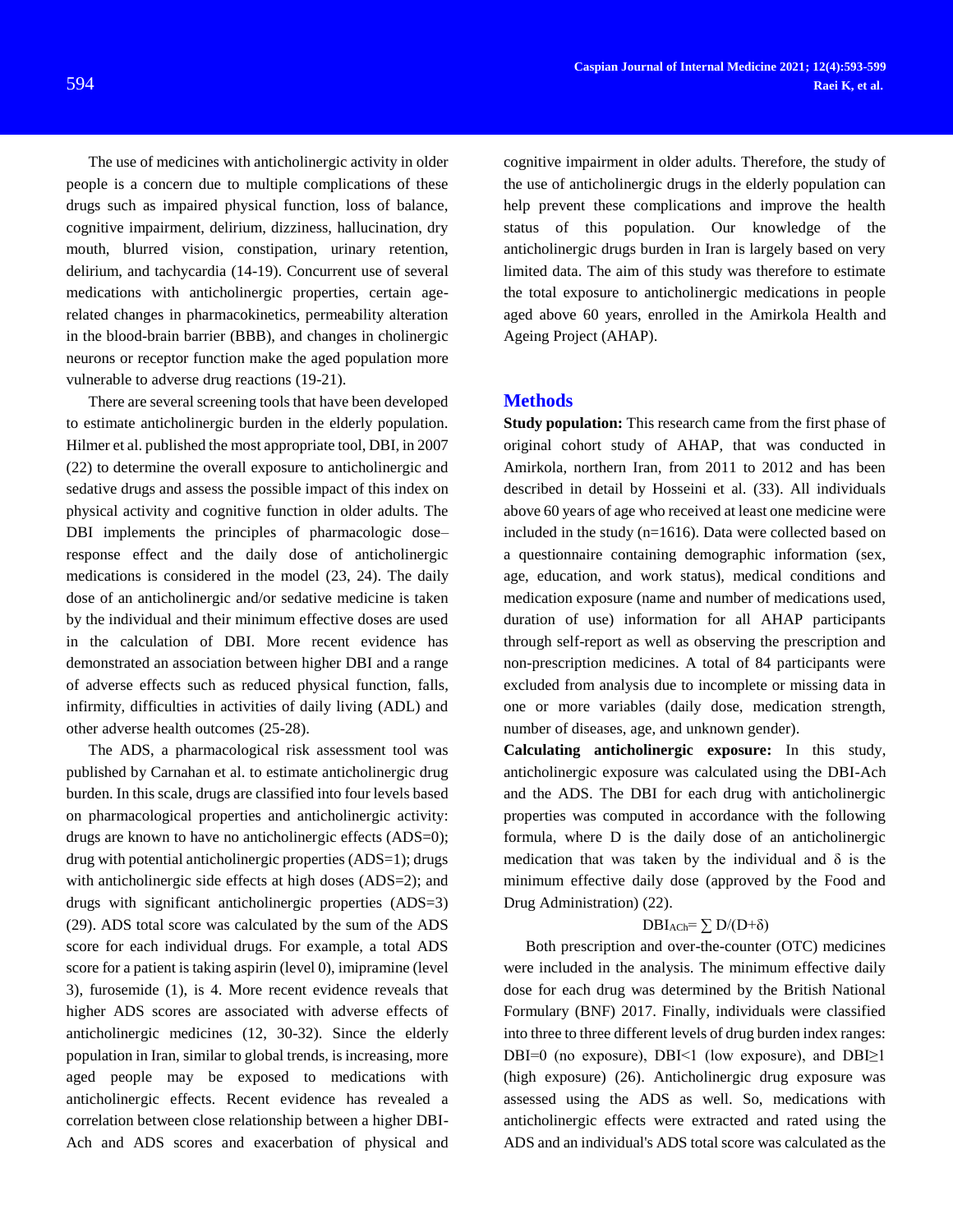sum of the scores for all prescribed anticholinergic medications (34). Finally the participants were divided into five subgroups based on overall ADS scores: group with total ADS score  $\leq$ 3, group with total ADS score  $=$ 3, group with total ADS score=4, group with total ADS score =5, and group with total ADS score  $\geq 6$  (30).

**Statistical Analysis:** Data were statistically analyzed using the Statistical Package for the Social Sciences (SPSS 23.0, SPSS Inc., USA) and statistical tests such as t-test, chi-square, Pearson correlation, and logistic regression. A p-value less than 0.05 was considered as a significant threshold.

### **Results**

The AHAP study consisted of 1616 individuals aged 60 years and older. The mean age  $(\pm SD)$  of participants was 69.21 $\pm$ 7.35 years (range 60–92), 54.9% of whom were men and 45.1% were women (table 1). At baseline, the mean number of all regular medications per participant was 2.78±2.69 and the mean total DBI and ADS in the study sample of 1532 were  $0.22 \pm 0.44$  and  $1.01 \pm 1.99$ , respectively (table 1). As shown in table 2, the DBI medications used most frequently by the participants were ranitidine (109 patients **Table 1: Characteristics of the study population (n =1532)**

exposed), followed by alprazolam (75 patients exposed), clidinium-C (56 patients exposed), furosemide (42 patients exposed), and digoxin (29) patients exposed. Additional analysis revealed that amitriptyline (23 patients exposed), nortriptyline (17 patients exposed), and imipramine (11 patients exposed) were the most commonly anticholinergic medications for an ADS level of 3, whereas among the medicines with ADS level of 2 and 1, ranitidine (109 patients exposed) and alprazolam (75 patients exposed) were more frequently prescribed in participants, respectively (table 3). A significant difference between the scales was revealed.

As shown in table 4, based on DBI scale, the majority of participants in the study had no anticholinergic drug exposure, while around 29% had DBI score>0. Furthermore, of the 1532 participants, 1319 (86.1%) had an ADS sum score  $\langle 3, 213 \rangle$ (13.9%) had an ADS sum score  $\geq$ 3 and among them, the number of people who had ADS sum score  $\geq 6$  was the most (n=79). In table 5, we showed that DBI score, ADS score, number of diseases and number of prescribed drugs are remarkably higher in females in comparison with males (p<0.001). No significant association appeared between ADS and DBI score with age and level of education that was not significant (data not shown).

| <b>Characteristics</b>                                             |                  |
|--------------------------------------------------------------------|------------------|
| Average age in years $(\pm SD)$                                    | $69.21 \pm 7.35$ |
| Range (years)                                                      | 60-92            |
| Gender N $(\% )$                                                   |                  |
| Female                                                             | 691 (45.1)       |
| Male                                                               | 841 (54.9)       |
| Average number of prescribed medicines $(\pm SD)$                  | $2.78 \pm 2.69$  |
| Exposed to at least one anticholinergic drug with an ADS score (%) | 29               |
| Exposed to at least one anticholinergic drug using DBI-Ach (%)     | 36.3             |

ADS, Anticholinergic Drug Scale; DBI-Ach, Drug Burden Index-Anticholinergic component

| Table 2: Most frequently used DBI medicines in the study population $(n = 1532)$ |  |  |  |
|----------------------------------------------------------------------------------|--|--|--|
|                                                                                  |  |  |  |

|                 | $\mathbf{m}$ cs in the study population $(\mathbf{n} - \mathbf{1} \mathcal{I} \mathcal{I})$ |  |  |
|-----------------|---------------------------------------------------------------------------------------------|--|--|
| <b>Drug</b>     | Frequency, $n(\frac{6}{6})$                                                                 |  |  |
| Ranitidine      | 109 (16.4)                                                                                  |  |  |
| Alprazolam      | 75(11.3)                                                                                    |  |  |
| Clidinium-C     | 56 (8.4)                                                                                    |  |  |
| Furosemide      | 42(6.3)                                                                                     |  |  |
| Digoxin         | 29(4.3)                                                                                     |  |  |
| Gabapentin      | 23(3.4)                                                                                     |  |  |
| Amitriptyline   | 23(3.4)                                                                                     |  |  |
| Diltiazem       | 22(3.3)                                                                                     |  |  |
| Trifluoperazine | 18(2.7)                                                                                     |  |  |
| Nortriptyline   | 17(2.5)                                                                                     |  |  |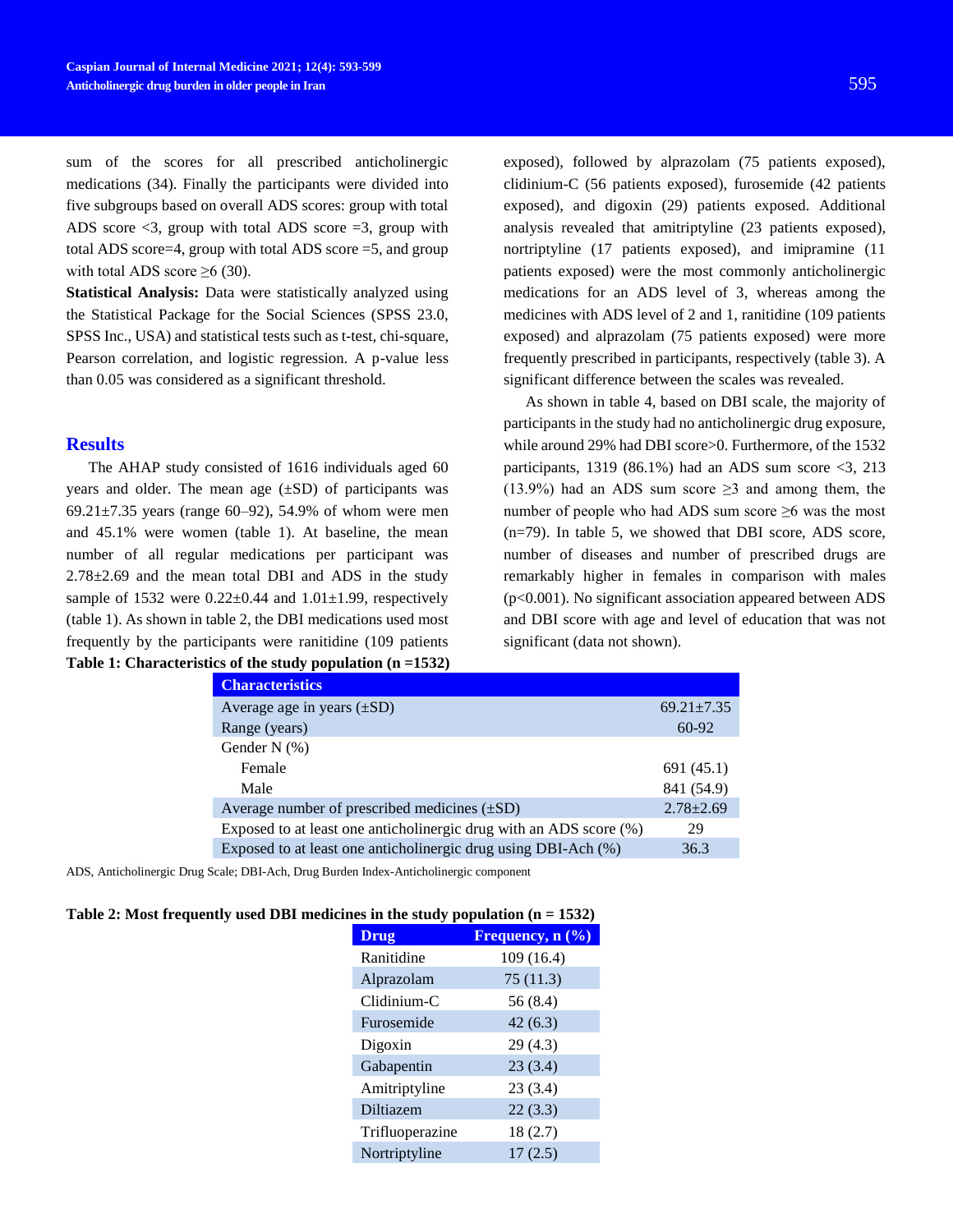|             | $ADS = 1$             |                | $\overline{\bf{ADS}} = 2$ |                 | $ADS = 3$             |
|-------------|-----------------------|----------------|---------------------------|-----------------|-----------------------|
| Drug        | Frequency, $n$ $(\%)$ | Drug           | Frequency, $n(\%)$        | Drug            | Frequency, $n$ $(\%)$ |
| Alprazolam  | 75 (11.3)             | Ranitidine     | 109(16.4)                 | Amitriptyline   | 23(3.4)               |
| Triamterene | 53 (7.8)              | Cimetidine     | 8 (1.1)                   | Nortriptyline   | 17(2.5)               |
| Furosemide  | 42(6.2)               | Cyproheptadine | 4(0.5)                    | Imipramine      | 11(1.6)               |
| Digoxin     | 29(4.2)               | Carbamazepine  | 2(0.2)                    | Dimenhydrinate  | 8(1.1)                |
| Lorazepam   | 27(4)                 |                |                           | Trihexyphenidyl | 7(1)                  |

#### **Table 3: Most frequently used ADS medicines in the study population (n = 1532)**

ADS, Anticholinergic Drug Scale

#### **Table 4: Distribution of participants (n=1532) based on degree of anticholinergic drug exposure for each scale**

| <b>Scale</b>   | Frequency, $n$ $(\%)$ |
|----------------|-----------------------|
| DBI            |                       |
| 0              | 1088 (71)             |
| ${<}1$         | 327 (21.4)            |
| >1             | 117(7.6)              |
| <b>ADS</b>     |                       |
| $\mathbf{<}$ 3 | 1319 (86.1)           |
| 3              | 49 (3.2)              |
| 4              | 59 (3.8)              |
| 5              | 26(1.7)               |
|                | 79 (5.2)              |
|                |                       |

ADS, Anticholinergic Drug Scale; DBI, Drug Burden Index

**Table 5: Relationship between variables with gender in the study population (n = 1532)**

|                                | <b>Gender</b> | $Mean \pm SD$    | P value |  |
|--------------------------------|---------------|------------------|---------|--|
| DBI                            | Male          | $0.15 \pm 0.38$  |         |  |
|                                | Female        | $0.31 + 0.48$    | < 0.001 |  |
| <b>ADS</b>                     | Male          | $0.68 + 1.64$    |         |  |
|                                | Female        | $1.42 + 2.29$    | < 0.001 |  |
| Number of diseases             | Male          | $2.13 \pm 1.74$  |         |  |
|                                | Female        | $3.39 \pm 1.98$  | < 0.001 |  |
| Number of prescribed medicines | Male          | $2.1 + 2.45$     |         |  |
|                                | Female        | $3.39 \pm 1.98$  | < 0.001 |  |
| Age (years)                    | Male          | $69.83 \pm 7.62$ |         |  |
|                                | Female        | $68.47 + 6.94$   | < 0.001 |  |

ADS, Anticholinergic Drug Scale; DBI, Drug Burden Index

#### **Discussion**

The finding of this study indicates that a significant percentage of participants used at least one medicine with anticholinergic effects during the study. The prevalence of anticholinergic exposure was estimated at around 29% using the DBI-ACh scale and 36.3 % with ADS. Interestingly, gender differences exist in exposure to anticholinergic medicines in a population study, hence, women were more likely to be exposed to drugs with anticholinergic medicines than men. The number of medications included in each scale differs and it can justify why the ADS identified a larger proportion of older adults exposed to agents with anticholinergic properties in comparison with the DBI (35). Various studies have been reported with regard anticholinergic exposure in older adults. The results of these studies varied based on study design, type of assessment tool, population health status and their administered medications (36). 1n 2013 Narayan et al. in New Zealand showed that among 537,387 people aged 65 years and above were included in the study, 31.80 % and 52.66 % of older adults were exposed to anticholinergic medications as determined by the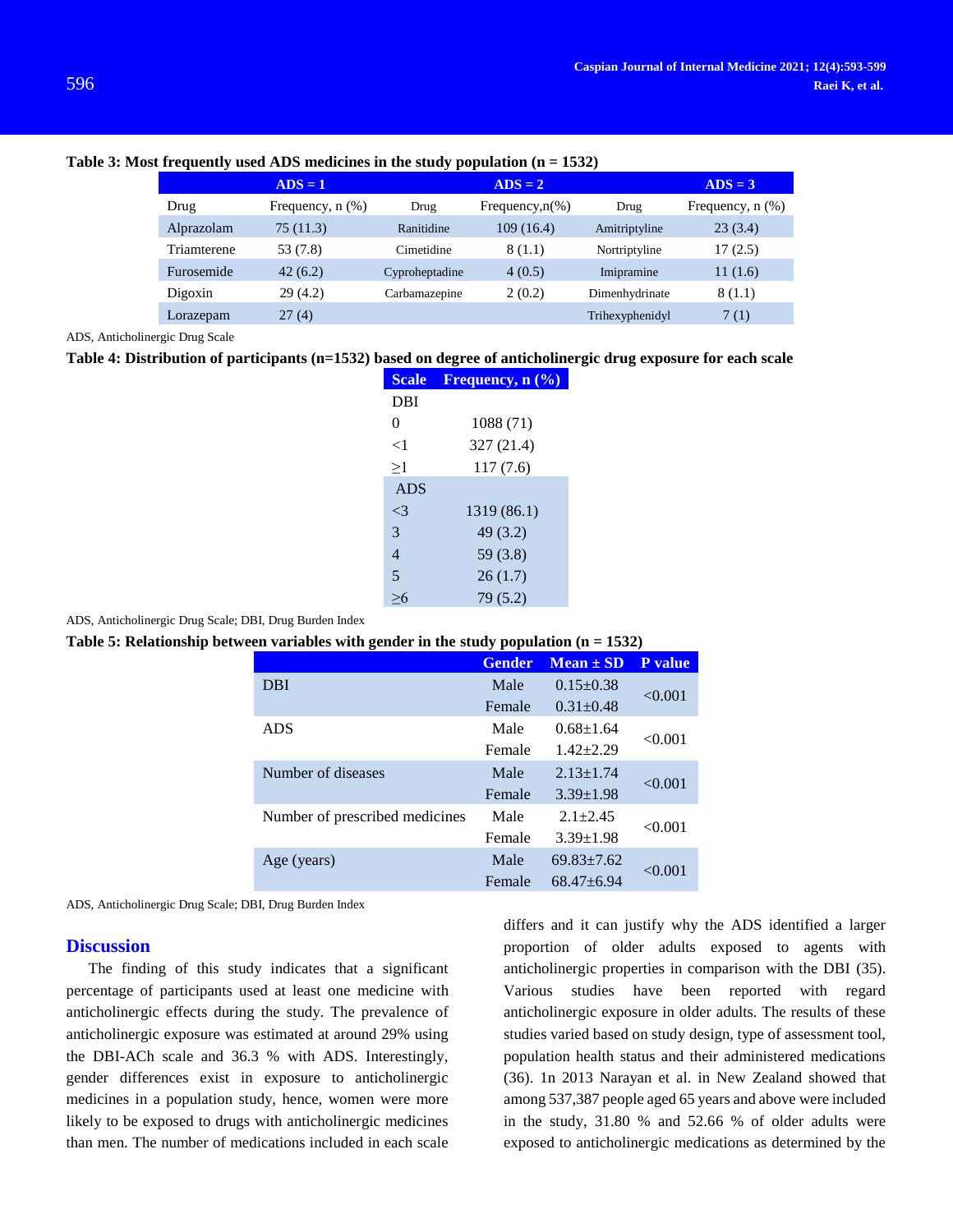DBI and the ADS, respectively (12). The study by Nishtala et al. (11) found that amongst the study population, 43.22% were exposed to at least one anticholinergic medicine based on the DBI scale.

In 2017, Lampela et al. assessed the anticholinergic exposure in population aged 75 years and older using the four ranked anticholinergic lists. They reported that about 57% of individuals use at least one anticholinergic drug according to the ADS. The mean anticholinergic score was higher when using ACB (anticholinergic cognitive burden scale), while the anticholinergic exposure was lower as defined by ARS (anticholinergic risk scale) or Chew's list (37). The evaluation of anticholinergic burden in patients with advanced chronic conditions who are admitted to an acute care hospital showed that 93.6% and 82.10% of the patients were exposed with anticholinergic medications as determined by the ADS and the DBI, respectively. Our results do not appear to corroborate these findings due to difference in population study (general population compared with individuals with chronic diseases) and average number of drugs (2.78 compared with 9.46) (38).

The results of this study have further strengthened our hypothesis that women are highly exposed to medications with anticholinergic properties than men. Although in our study, the men population was greater than that of women, exposure to anticholinergic medications based on both DBI-Ach and ADS was significantly higher in women that could be interpreted as being a result of multiplicity of drugs in female population and this fact means the number of chronic diseases in older women was more than in men in Amirkola (39). This concurs well with previous findings (11, 38).

Our research may have some limitations. Some participants may have used over-the-counter anticholinergic medications during the study that could not be included in the dataset. Moreover, in spite of the special attention that has been made to identify the actual drug use, over- and underreporting of medication utilization may have occurred by some individuals. Another limitation is that, participants' adherence to medication regimen was not clear for researchers. In addition, it could not be precisely determined whether the dispensed medications were consumed and for how long they used the medicines.

In conclusion, on a population level, the evidence from this study has intimated the extensive use of medicines with anticholinergic effects in this population of older adults. In addition, women were more probable to be exposed to anticholinergic medicines than men. Considering the broad

use of anticholinergic medicines in older population and their adverse effects, further studies are needed to determine the association between anticholinergic drug use and related consequences in the older adults.

#### **Acknowledgments**

The authors acknowledge the authorities of the Master Plan of "Amirkola Aging and Health Project" (AHAP) and all the elderly who participated in this study.

**Funding:** This work was funded by BUMS, Iran (Proposal Number: 9502511).

**Conflict of interest:** All authors declare no conflict of interest.

## **References**

- 1. Hosseini S, Keshavarz A, Amin A, et al. Nutritional status and non-diet associated factors of hospitalized heartfailure elderly patients. Iran J Ageing 2010; 5: 61-6. [in Persian]
- 2. Russel M, Ardalan A. The future of ageing and its health care costs: a warning for health system. Iran J Ageing 2007; 2: 300-5.[in Persian]
- 3. Bagheri-Nesami M, Hamzehgardeshi Z. Experiencing the onset of aging: a qualitative study. J Mazandaran Univ Med Sci 2013; 23: 26-38. [in Persian]
- 4. Barry PJ, Gallagher P, Ryan C. Inappropriate prescribing in geriatric patients. Curr Psychiatry Rep 2008; 10: 37-43.
- 5. Fulton MM, Riley Allen E. Polypharmacy in the elderly: a literature review. J Am Acad Nurse Pract 2005; 17: 123- 32.
- 6. Cherubini A, Ruggiero C, Gasperini B, et al. The prevention of adverse drug reactions in older subjects. Curr Drug Metab 2011; 12: 652-7.
- 7. Tamura BK, Bell CL, Inaba M, Masaki KH. Outcomes of polypharmacy in nursing home residents. Clin Geriatr Med 2012; 28: 217-36.
- 8. Zed PJ, Abu-Laban RB, Balen RM, et al. Incidence, severity and preventability of medication-related visits to the emergency department: a prospective study. CMAJ 2008; 178: 1563-9.
- 9. Delshad Noghabi A, Baloochi Beydokhti T, et al. Polypharmacy and its related factors among elderlies. Iran J Nursing 2013; 26: 1-9.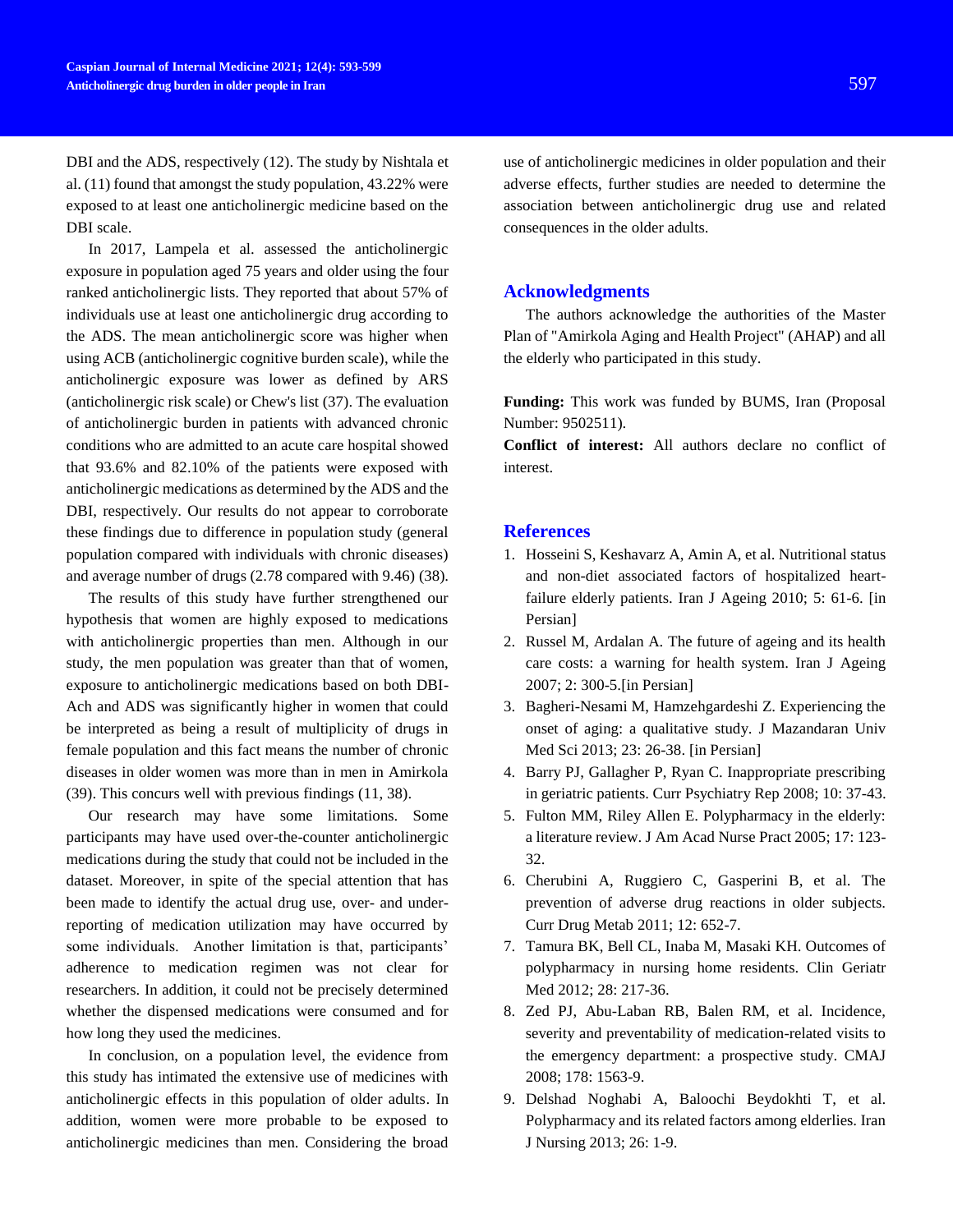- 10. Heidari S, Gholizadeh LM, Asadolahi F, Abedini Z. Evaluation of health status of elderly in Qom city, 2011, Iran. Qom Univ Med Sci J 2013; 7: 71-80. [in Perian]
- 11. Nishtala PS, Narayan SW, Wang T, Hilmer SN. Associations of drug burden index with falls, general practitioner visits, and mortality in older people. Pharmacoepidemiol Drug Saf 2014; 23: 753-8.
- 12. Narayan SW, Hilmer SN, Horsburgh S, Nishtala PS. Anticholinergic component of the Drug Burden Index and the Anticholinergic Drug Scale as measures of anticholinergic exposure in older people in New Zealand: a population-level study. Drugs Aging 2013; 30: 927-34.
- 13. Green AR, Reifler LM, Bayliss EA, Weffald LA, Boyd CM. Drugs contributing to anticholinergic burden and risk of fall or fall-related injury among older adults with mild cognitive impairment, dementia and multiple chronic conditions: a retrospective cohort study. Drugs Aging 2019; 36: 289-97.
- 14. Lowry E, Woodman RJ, Soiza RL, Hilmer SN, Mangoni AA. Drug burden index, physical function, and adverse outcomes in older hospitalized patients. J Clin Pharmacol 2012; 52: 1584-91.
- 15. Kumpula EK, Bell JS, Soini H, Pitkälä KH. Anticholinergic drug use and mortality among residents of long‐term care facilities: a prospective cohort study. J Clin Pharmacol 2011; 51: 256-63.
- 16. Ambrose AF, Paul G, Hausdorff JM. Risk factors for falls among older adults: a review of the literature. Maturitas 2013; 75: 51-61.
- 17. Bennett A, Gnjidic D, Gillett M, Carroll P, Matthews S, Johnell K, et al. Prevalence and impact of fall-riskincreasing drugs, polypharmacy, and drug–drug interactions in robust versus frail hospitalised falls patients: a prospective cohort study. Drugs Aging 2014; 31: 225-32.
- 18. Farrell B, Eisener-Parsche P, Dalton D. Turning over the rocks: Role of anticholinergics and benzodiazepines in cognitive decline and falls. Can Fam Physician 2014; 60: 345-50.
- 19. Pasina L, Colzani L, Cortesi L, et al. Relation between delirium and anticholinergic drug burden in a cohort of hospitalized older patients: an observational study. Drugs Aging 2019; 36: 85-91.
- 20. Bostock CV, Soiza RL, Mangoni AA. Association between prescribing of antimuscarinic drugs and

antimuscarinic adverse effects in older people. Expert Rev Clin Pharmacol 2010; 3: 441-52.

- 21. Mangoni AA, Jackson SH. Age-related changes in pharmacokinetics and pharmacodynamics: basic principles and practical applications. Br J Clin Pharmacol 2004; 57: 6-14.
- 22. Hilmer SN, Mager DE, Simonsick EM, et al. A drug burden index to define the functional burden of medications in older people. Arch Intern Med 2007; 167: 781-7.
- 23. Taipale HT, Hartikainen S, Bell JS. A comparison of four methods to quantify the cumulative effect of taking multiple drugs with sedative properties. Am J Geriatr Pharmacother 2010; 8: 460-71.
- 24. Cardwell K, Hughes CM, Ryan C. The association between anticholinergic medication burden and health related outcomes in the 'oldest old': a systematic review of the literature. Drugs Aging 2015; 32: 835-48.
- 25. Gnjidic D, Bell JS, Hilmer SN, et al. Drug burden index associated with function in community-dwelling older people in finland: a cross-sectional study. Ann Med 2012; 44: 458-67.
- 26. Gnjidic D, Cumming RG, Le Couteur DG, et al. Drug Burden Index and physical function in older Australian men. Br J Clin Pharmacol 2009; 68: 97-105.
- 27. Hilmer SN, Mager DE, Simonsick EM, et al. Drug burden index score and functional decline in older people. Am J Med 2009; 122: 1142-9. e2.
- 28. Wouters H, Hilmer SN, Twisk J, et al. Drug Burden Index and Cognitive and Physical Function in Aged Care Residents: A Longitudinal Study. J Am Med Dir Assoc 2020; 21: 1086-92. e1.
- 29. Carnahan RM, Lund BC, Perry PJ, Pollock BG, Culp KR. The Anticholinergic Drug Scale as a measure of drugrelated anticholinergic burden: Associations with serum anticholinergic activity. J Clin Pharmacol 2006; 46: 1481- 6.
- 30. Kersten H, Molden E, Willumsen T, Engedal K, Wyller TB. Higher anticholinergic drug scale (ADS) scores are associated with peripheral but not cognitive markers of cholinergic blockade. Cross sectional data from 21 Norwegian nursing homes. Br J Clin Pharmacol 2013; 75: 842-9.
- 31. Ruxton K, Woodman RJ, Mangoni AA. Drugs with anticholinergic effects and cognitive impairment, falls and